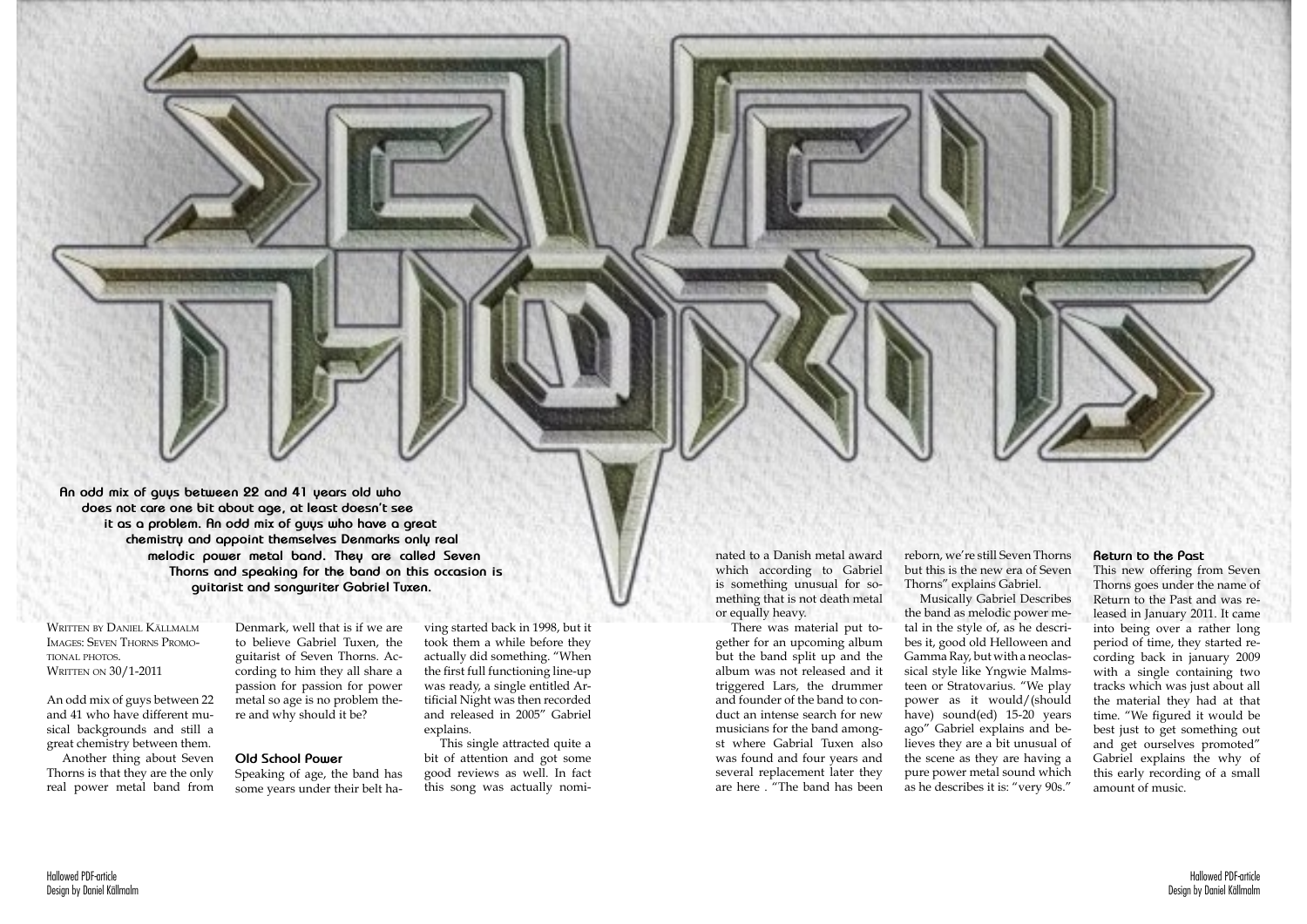



"We then began writing material and playing a few gigs once in a while and recording when new material was ready" says Gabriel and explains that the different thing about this album is that they didn't have much to chose from and according to the band they sat out then to write a killer album and wrote the nine tracks that are present on the album and that was it.

This album was then distributed through the american label Nightmare records and was released in the United States on November 23 2010 and in Eu-

rope on January 14 2011.

Extremely well, that is how the band describes the reception of Return to the Past, "We've had a lot of reviews and I'd say about 95% of them has been either positive or really positive" explains Gabriel. The Common criticism for this album has been according to Gabriel, that the band is playing typical 90s power metal and that they are lacking in originality. Something that Gabriel does not really agree with as they see bands like Helloween and the such as being the most original

in the genre at to sound a bit like them he thinks is more of a positive than a negative thing. As a side note we can also add that the Hallowed reviewer shares the opinion of the band sticking to the rules set up withing the genre.

Another side note to these comments on originality I think it is a good thing that the band see this as a compliment rather than criticism, after all it is more of what the band think than what critics think and if fans like it, it is even better.

Gabriel states that he is very

pleased with the album and points out all the skilled people who has been involved in the process of making it, "We've had some incredibly skillful people involved in the recordings including Peter Brander in Media Sound Studios and the mastering by Tommy Hansen. They have just made it sound better than we could have ever hoped for" he explains.

## **Liberty**

An album contains of songs and some songs are usually better than others, so which is the favourite song of Gabriel? "My favorite track would probably be End Of The Road but I think it's hard to pick just one favorite track" he replies to that question.

One track mentioned in our review was the track Liberty which also feature a well-known guest in Olaf Lenk, guitarist of At Vance. In most of the promotion I have gotten about Seven Thorns his name has been mentioned and I think his presence is as much an attempt of marketing through a known name as it is something the band really wanted to give as an homage to a great musician. "Being a huge fan of At Vance I thought it would be cool to have the brilliant Olaf Lenk do a guest performance" explains Gabriel when I ask about that thing and

also adds that his performance fits in really well into the track and therefore they couldn't be happier.

The band also made a video for this track called Liberty, a video which Gabriel is very pleased with. It was made on a request from Canada and they also figured it would be nice to have something to put out on youtube as it is a very good promotional platform for music.

This video was shot in the cellar of an incinerator plant on a really cold day in November. It was not all easy this process as their singer Eric had been hospitalised so the singing duties in the video was given to Mik, who besides Gabriel is the band's other songwriter. "We filmed the whole thing in one day, with a girl on a podium in